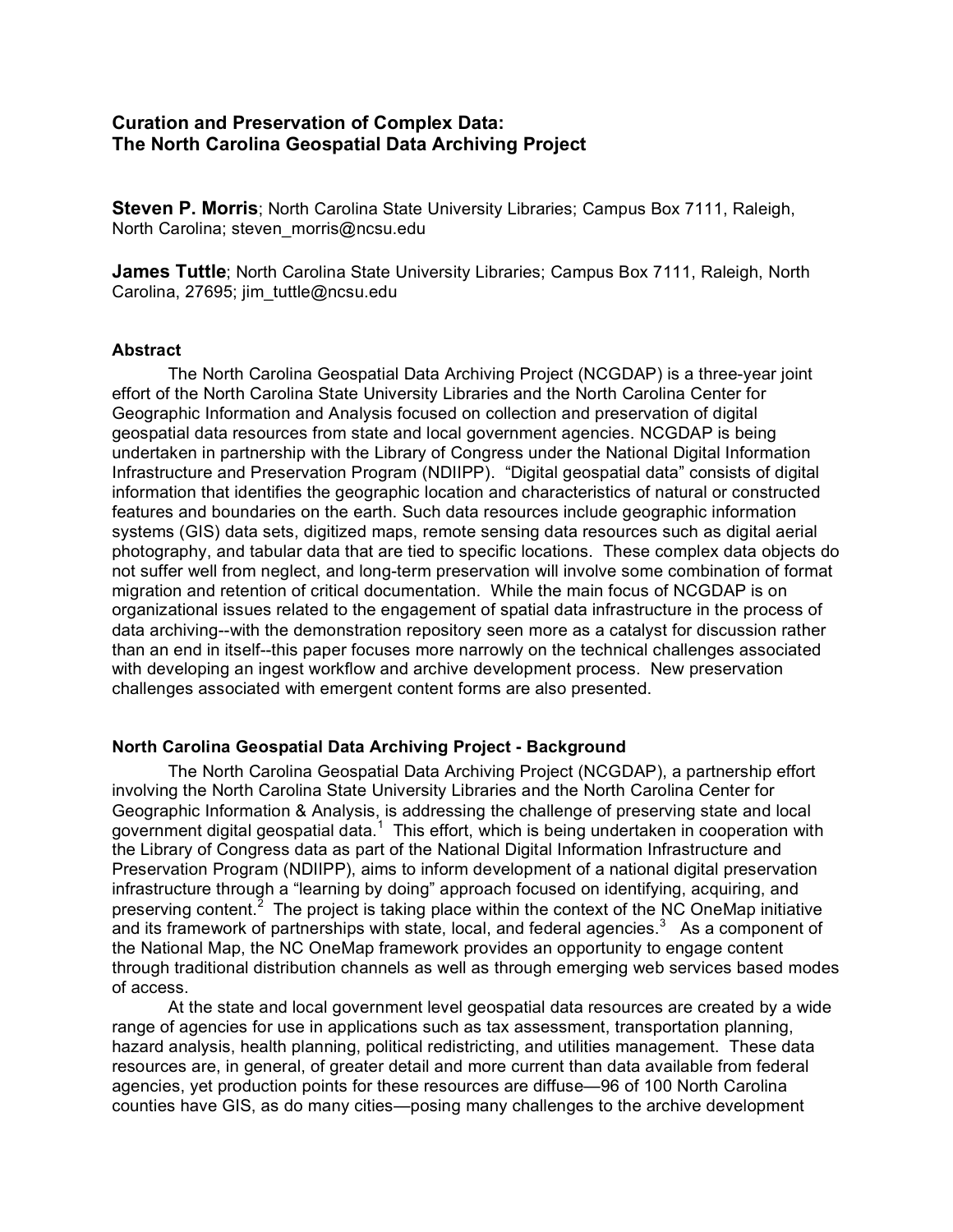process. Many of the targeted data resources are updated on a frequent basis—daily or weekly in some cases—yet data dissemination practices, for the most part, focus on providing access to current data.

### **Characteristics of Digital Geospatial Data**

"Digital geospatial data" consists of digital information that identifies the geographic location and characteristics of natural or constructed features and boundaries on the earth. Such data resources include geographic information systems (GIS) data sets, digitized maps, remote sensing data resources such as digital aerial photography, tabular data that are tied to specific locations, and various ancillary data resources. Since many of these data resources exist in complex forms which do not suffer well from neglect, long-term preservation will often involve migration of data to more sustainable data formats. <sup>4</sup> Emerging web services- or APIbased technologies pose further challenges to the archive development process. As it becomes easier to get and use data without creating a local copy, there may be less incentive to create the secondary archives that have been in part a by-product of providing data access.

### **Domain-Specific Preservation Challenges**

While digital geospatial data inherits preservation challenges that apply to digital resources in general, this content area also presents a number of domain-specific challenges to the preservation process.

#### *Unique Data Formats*

Digital geospatial data comes in two primary types, vector and raster. While the preservation challenges of raster (image) data are being tackled in many content domains, the challenges of vector data preservation are left primarily to the geospatial community.<sup>5</sup> In the case of vector data there are is no satisfactory, open format to support long-term maintenance of content. The emergence of spatial databases has further complicated the preservation of digital geospatial data. Spatial databases may consist of multiple individual datasets or "data layers," while also storing components such as behaviors, relationships, data models, or annotations that are external to or in addition to the datasets themselves.

#### *Cartographic Representation and Project Files*

The counterpart to the old archival map is not so much the GIS dataset as it is a meaningful collection of selected datasets linked with the appropriate symbolization, classification schemes, data models, and annotations. Unfortunately this added information is typically stored in proprietary project files or in spatial databases, either of which is difficult to preserve by virtue of complexity. Exporting the project file to an image format such as TIFF would capture the data view but lose the underlying data intelligence. Increasingly these finished cartographic products are being published in PDF format, inheriting any preservation challenges associated with complex PDF documents. PDF variants such as GeoPDF and PDF/E may introduce additional preservation challenges.

#### *Semantic Issues*

Heterogeneous approaches to dataset naming, attribute naming, and attribute classification schemes create both short- and long-term barriers to understanding and use of content. While good metadata can make it possible to interpret these components, such metadata is unfortunately often absent or may not include the data dictionaries associated with names and codes found in the data. Framework data content standards, such as those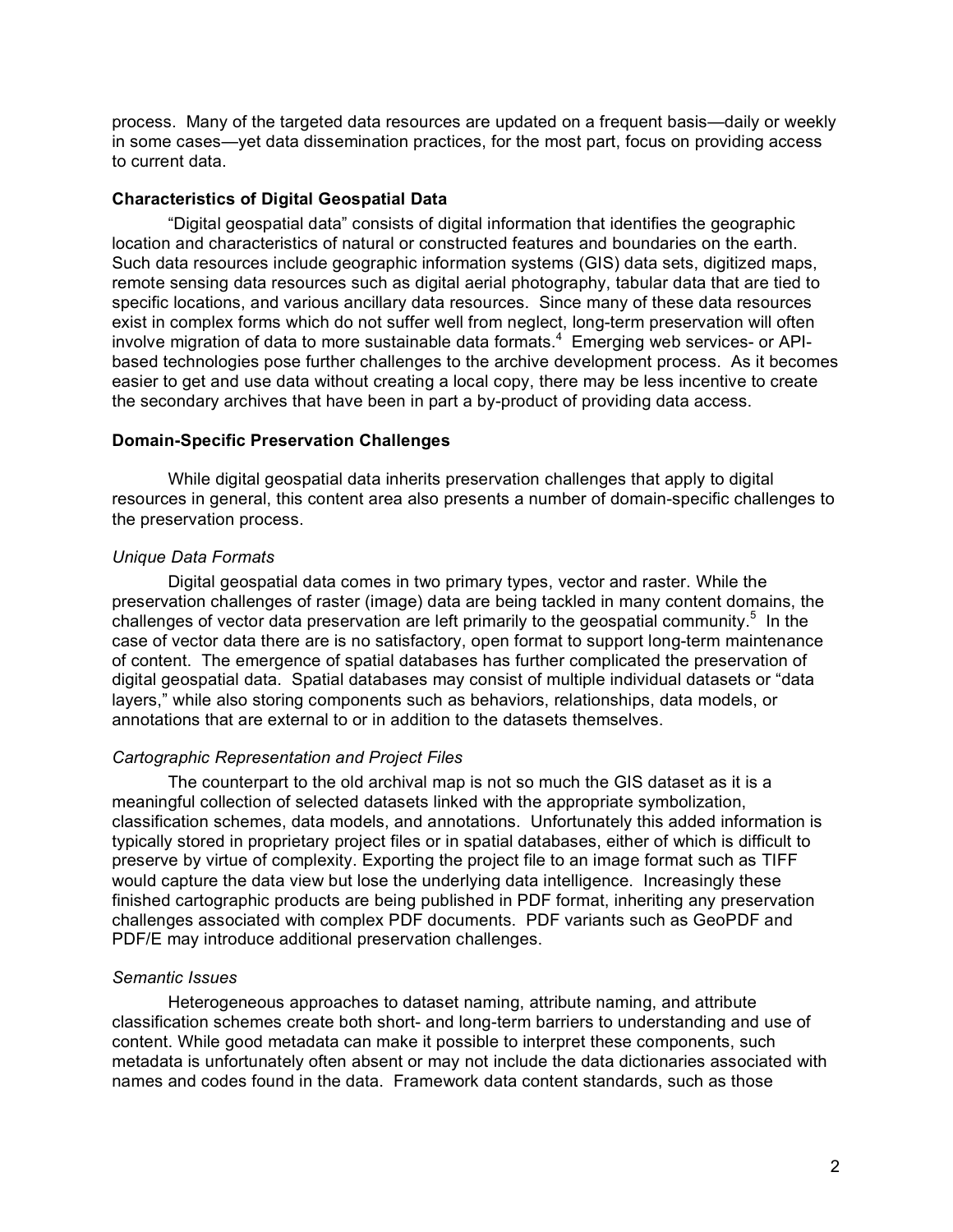developed for some data layers in the state of Maine, provide some hope for improved consistency in the content and structure of geospatial data.<sup>6</sup>

## *Time-Versioned Content*

Many vector data resources are continuously or at least periodically updated. Unfortunately this data is often simply overwritten or otherwise modified with no digital record of the historic version maintained. In order to document current practices for obtaining archival snapshots of county and municipal geospatial vector data layers, NCGDAP conducted a frequency of capture survey targeting local agencies in North Carolina. With 58% of targeted agencies responding to the survey, roughly two-thirds of respondents indicated that they create and retain periodic snapshots of vector data. Retention activity was more common in counties with larger populations, and practice with regard to capture frequency, preservation format, and storage environment varied greatly.

Time-versioned content presents some unique challenges to repository development in terms of managing item relationships. Logical item associations are particularly difficult to abstract out of specific repository data models.

## *Geospatial Metadata*

In the Unites Stated, the geospatial metadata standard since 1994 has been the Federal Geographic Data Committee (FGDC) Content Standard for Digital Geospatial Metadata, commonly referred to as FGDC metadata.<sup>7</sup> In the near future, the current standard will be supplanted by the emerging North American Profile of the ISO 19115 metadata implementation specification for geographic information, using the ISO19139 XML schema implementation.<sup>8</sup> While FGDC metadata is mandated at the federal level and is often available at the state level, detailed metadata is rarer at the local level. In cases where metadata is absent an archive may able to populate some FGDC record sections, yet only the data producers have the information needed to populate sections such as data quality and lineage. To the extent that metadata exists, the records are often asynchronous with the data or simply incorrect. In addition, since the original FGDC standard was a content standard for which no standard encoding was defined; existing metadata commonly requires some degree of structural normalization in order for the metadata to be interoperable with a repository.

# *Ancillary Data*

Geospatial datasets, in addition to often being multi-file in nature, are frequently accompanied by ancillary data files which must be retained in order to properly use or understand the data. Ancillary files include metadata records, data dictionaries, additional data documentation, legend files, data licenses, disclaimers, and associated images. In many cases an individual ancillary file will be shared by many or all datasets in a given collection, creating the requirement that the ancillary files either be replicated for bundling with individual datasets or referenced separately through a persistent access mechanism. Given the absence of a standard content packaging scheme such as METS, MPEG 21 DIDL, or XFDU in the geospatial industry, it falls to the repository to create item associations through a combination of automated mechanisms and human intervention.

# **Repository Ingest Approach**

In developing an ingest workflow some key decisions needed to be made with regard to degree of ingest automation, degree of dependence on the initial repository software environment, and degree of trust in received metadata.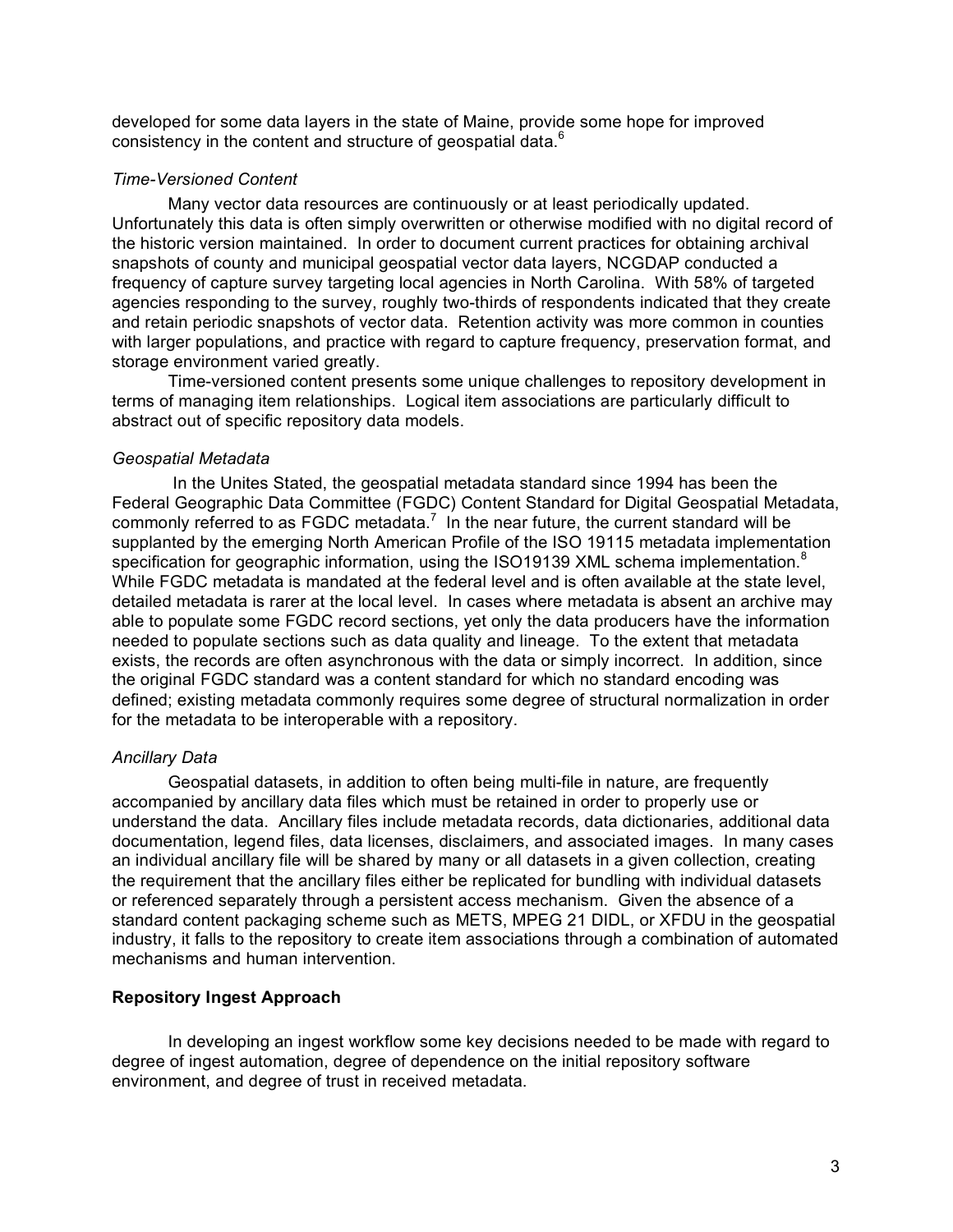#### *Balancing automation with human intervention*

NCGDAP has no control over the manner in which received data is organized, and designing automated ingest processes for heterogeneous and irregular content is very difficult. Hands-on data processing remains important for some parts of the ingest process, raising ingest costs and increasing the possibility of introducing human error. However, as experience is accumulated it becomes possible to automate additional portions of the ingest process. In the longer term, partnership efforts focused on developing routine data transfer processes are hoped to increase the ability of the archive to automate ingest automation and lower ingest costs.

### *Repository-agnostic architecture*

In order to reduce long-term reliance on a particular digital repository software platform the project has attempted to abstract repository ingest processes, developing more generalized ingest workflows in hopes of making the data more adaptable to other repository environments. This adaptability will be necessary to support repository software upgrades, migration to other repository software, and inter-archive exchange. Ultimately, however, it can be difficult to prevent the repository organizational model from imprinting on the data.

#### *Metadata remediation*

Supporting long-term access to the data requires both retention of original metadata--as an archival object--and remediation of that metadata to increase the likelihood of successful use of that data. Remediation steps include error correction, functional improvements to key access fields, structural normalization, and synchronization of the metadata record with the dataset at hand.

### **Data Receipt Processes**

The repository ingest workflow involves a multi-stage process that starts with receipt of heterogeneous data collections from a variety of data producers and ends with content that has been distilled into discrete data items that can be handled by digital repository software. It should be acknowledged that this is only one approach to data preservation, with *in situ* management of complex data within native software environments being another approach. For example, the Maine GeoArchives project has conducted investigations into issues related to maintaining spatial database content over time.<sup>9</sup>

### *Data Acquisition*

Geospatial data is received by the project either as a data download or as a set of files delivered on optical or magnetic media. To ensure file integrity MD5 checksums are generated and recorded as early in the process as possible. Data transferred to local systems from media are checksum validated as part of the copy procedure.

An initial metadata "seed file", including collection information, is generated on transfer of all data. Collection-level information such as acquisition date, acquisition circumstances, and transaction-specific rights information are captured in the seed file, which then informs later metadata processes as individual technical and administrative metadata elements propagate to the item level. The seed file metadata is entered into a form that encapsulates it in well-formed XML. Using a simple, internally-developed rights expression scheme, rights are registered in both human-readable and machine-actionable forms to support the possibility of fine-grained access control in the future.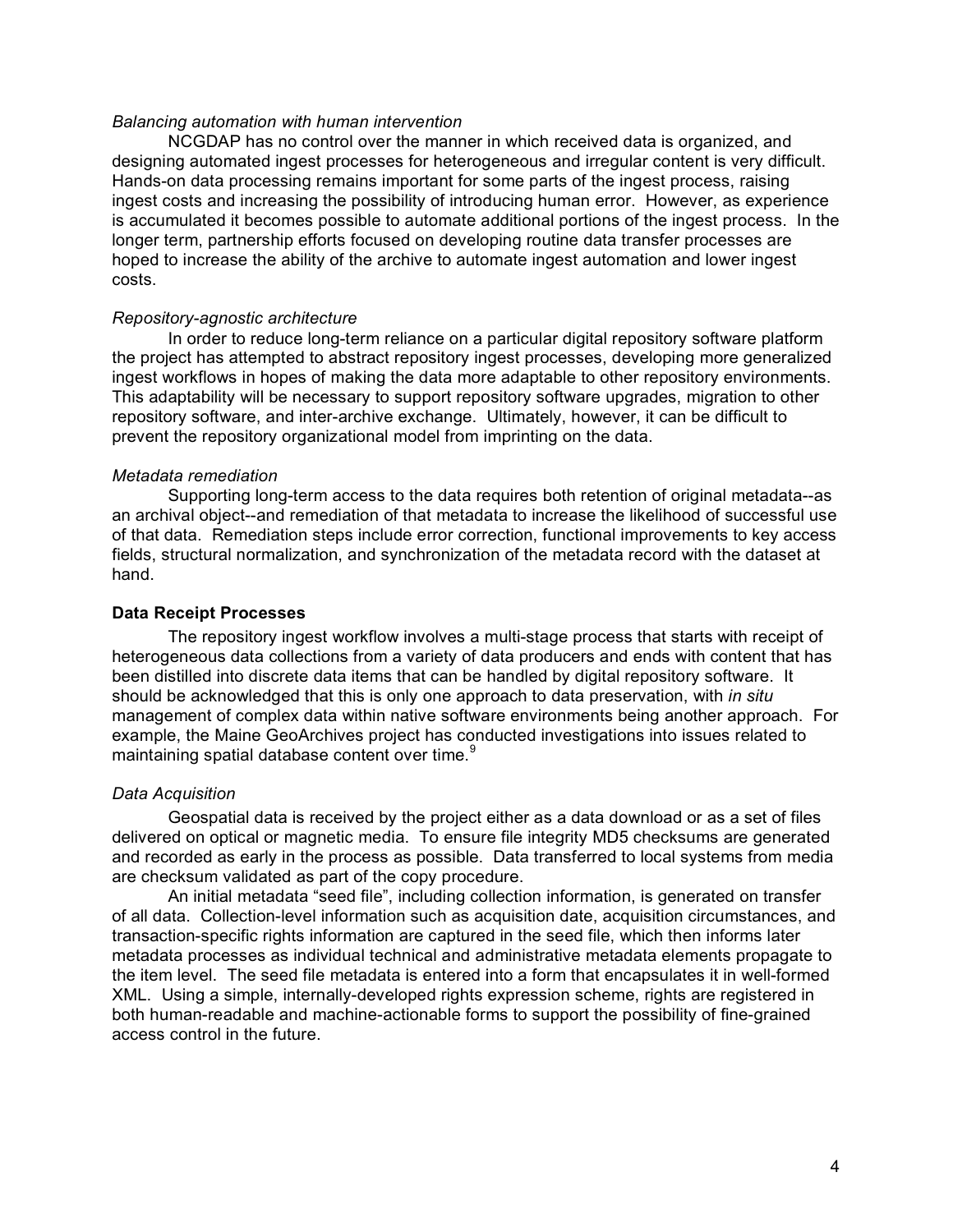### *Dataset Reorganization*

Given the lack of control over of the manner in which data is delivered to the archive, some degree of remediation of data organization is required prior to ingest. Data files must also be extracted by archive file formats such as tar, zip, and the ESRI e00 format. Extraction of archive formats requires some manual intervention due to the unpredictable nature and hierarchy of the contents. In addition, particularly complicated formats, such as Geodatabases, are disaggregated into constituent elements in order to form discrete repository items.

### *Dataset Validation and Threat Analysis*

All data are scanned for viruses and executability as identified by magic numbers using the UNIX 'file' utility, and infected and executable files are deleted and reported to the contributing agency. Harvard's JHOVE utility is used to validate formats that it recognizes. Support for geospatial formats is currently limited, but validation of the ESRI Shapefile format is a planned feature of JHOVE2.<sup>10</sup> In the case of digital orthophoto collections, image extent grids are developed in order to identify any gaps in transfer sets.

#### *Dataset Inventory*

Following initial remediation, data sets are cataloged in a machine-readable manifest used to track changes and validate integrity. The path, size and checksum from the set manifest are compared to the data set after each processing stage to flag unintended changes to the data set. Intended changes, such as format migrations, are recorded in the provenance metadata for each file. The manifest accompanies the dataset through the ingest process and is used to ensure validity throughout the pre-ingest workflow as well as post-ingest.

### **Format Processing**

Geospatial vector data file formats are highly complex and extremely sensitive to both format migration and software display environment, and backwards compatibility between versions of the same software can be problematic. The absence of widely adopted, open vector formats ensures that a preponderance of vector data exists in proprietary formats. Due to the complexity of the content, migration between formats can lead to unacceptable data distortion and data loss.

### *Format Conversions*

Vector data provided in formats with less market share than the market leader are migrated while the data is also preserved in the original format. Image data provided in obscure formats or in proprietary compressed formats are converted to TIFF.

### *Compound Format Handling*

In the case of compound formats such as the ESRI Geodatabase or desktop GIS project file formats, the sum of the parts (mostly individual datasets) is not equal to the whole, but these complex data structures are less likely to weather long-term preservation and so, as a hedge against loss, are disaggregated into individual repository items to be redundantly archived. Unfortunately, compound format migration is a one-to-many operation and the relationships between migrated files as maintained by the compound file structure are completely lost in these extractions. Individual shapefiles and raster datasets are extracted, but the original database is retained both in its native binary format and in its XML export format.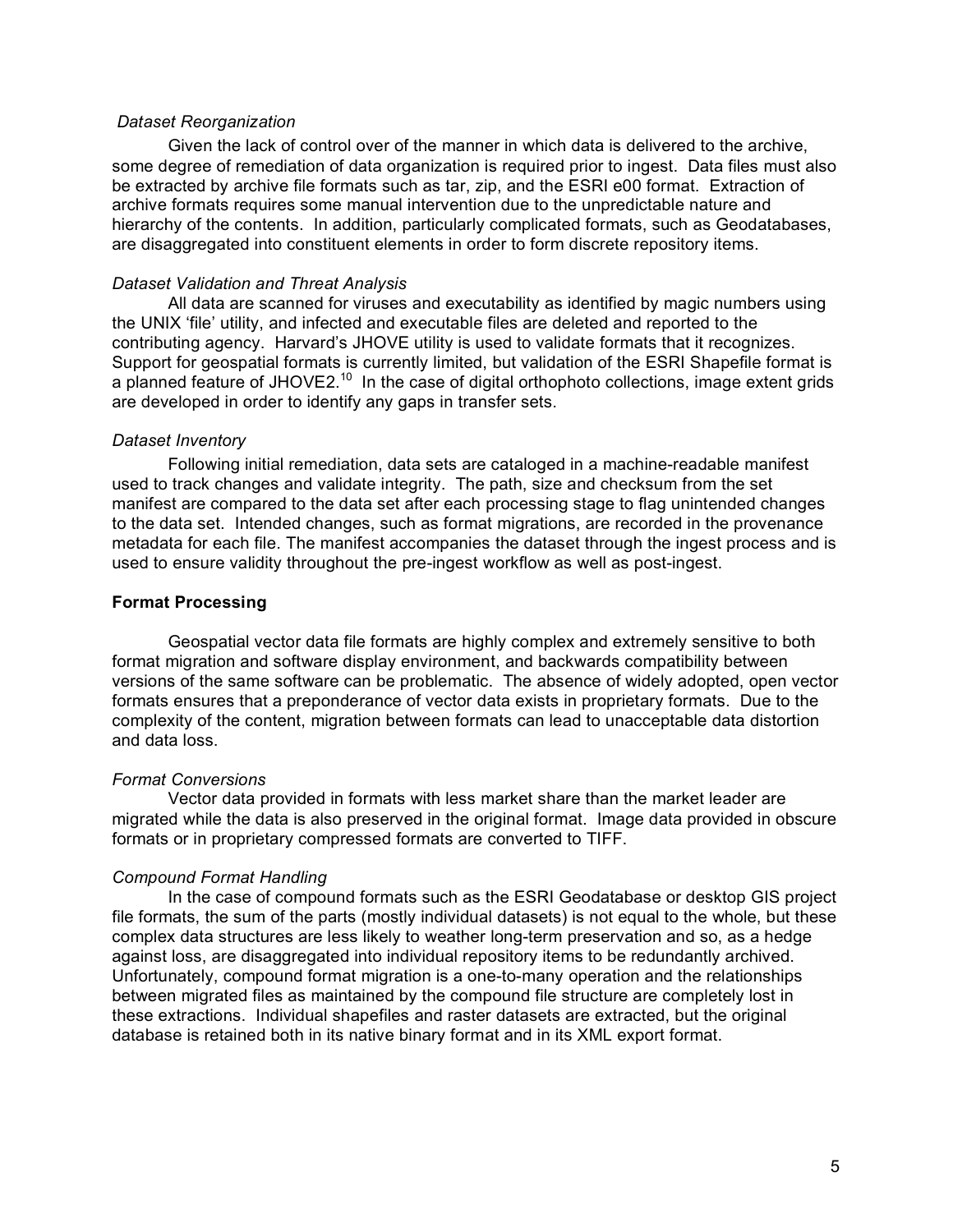## **Metadata Processing**

Data is commonly produced and distributed at the local level without metadata. To the extent that arriving data has any metadata at all, the received metadata will often require remediation.

### *Creating Metadata Where None Exists*

In cases where metadata is absent minimal metadata is generated for ESRI formats using agency-specific templates applied using ArcGIS software. In addition to elements that can be auto-extracted using the ArcGIS toolset, additional metadata elements are derived from agency websites and statewide data inventories. Provenance statements are added to explicate the role of the archive in the data lifecycle.

#### *Metadata Remediation*

Existing metadata typically must be remediated from the point of view of content, structure, and concurrence with the data. A coherent dataset title, organization name, date, subject keywords, and bounding coordinates form the key access points for geospatial datasets in data discovery systems and--at minimum--it is important that these fields are populated with functional content. To facilitate data discovery and identification dataset names are disambiguated to the publishing agency and ISO 19115 subject keywords are assigned to enhance discoverability. To insure concurrence of the data with the metadata the ArcGIS toolset is used to synchronize the metadata, while bounding coordinates are also extracted in an automated fashion. In the case of orthophotography the date field is used to denote flight year. In the case of vector data the date is assumed to represent the year of vector data production.

### **Repository Ingest Process**

The processed geospatial metadata together with the seed file metadata and the technical metadata generated during pre-ingest processing all form a superset of metadata which can be used to inform creation of Submission Information Packages for various systems as well as to populate a metadata database used to separately track project content.

### *The Metadata "Hub"*

In order to facilitate transformations to alternate archive Submission Information Packages and in order to flexibly acquire content through different pre-ingest processes; the project has adapted the "hub-and-spoke" model employed by the University of Illinois ECHO DEPository NDIIPP project.<sup>11</sup> The premise behind this metadata transformation model is that each transformation is a spoke connected to a central hub in which metadata exists in a special profile from which it may be transformed into other schemas. An independent metadata database stores metadata independent of the DSpace archive and may be used to interoperate with other discovery systems, including the local data discovery environment. The external metadata database also provides a simple means to generate reports concerning the contents of the archive.

It is expected that a spoke will later be added to generate a METS record for each item. The METS record would not be actively used in the current archive, yet it might prove useful for inter-archive exchange.

## *Submission Information Packaging*

Some initial SIP organization is achieved with a custom-built ArcGIS toolbar as formats are migrated. The remaining items that may be machine organized are grouped using a Python script employing a file association logic. Common geospatial formats may consist of as many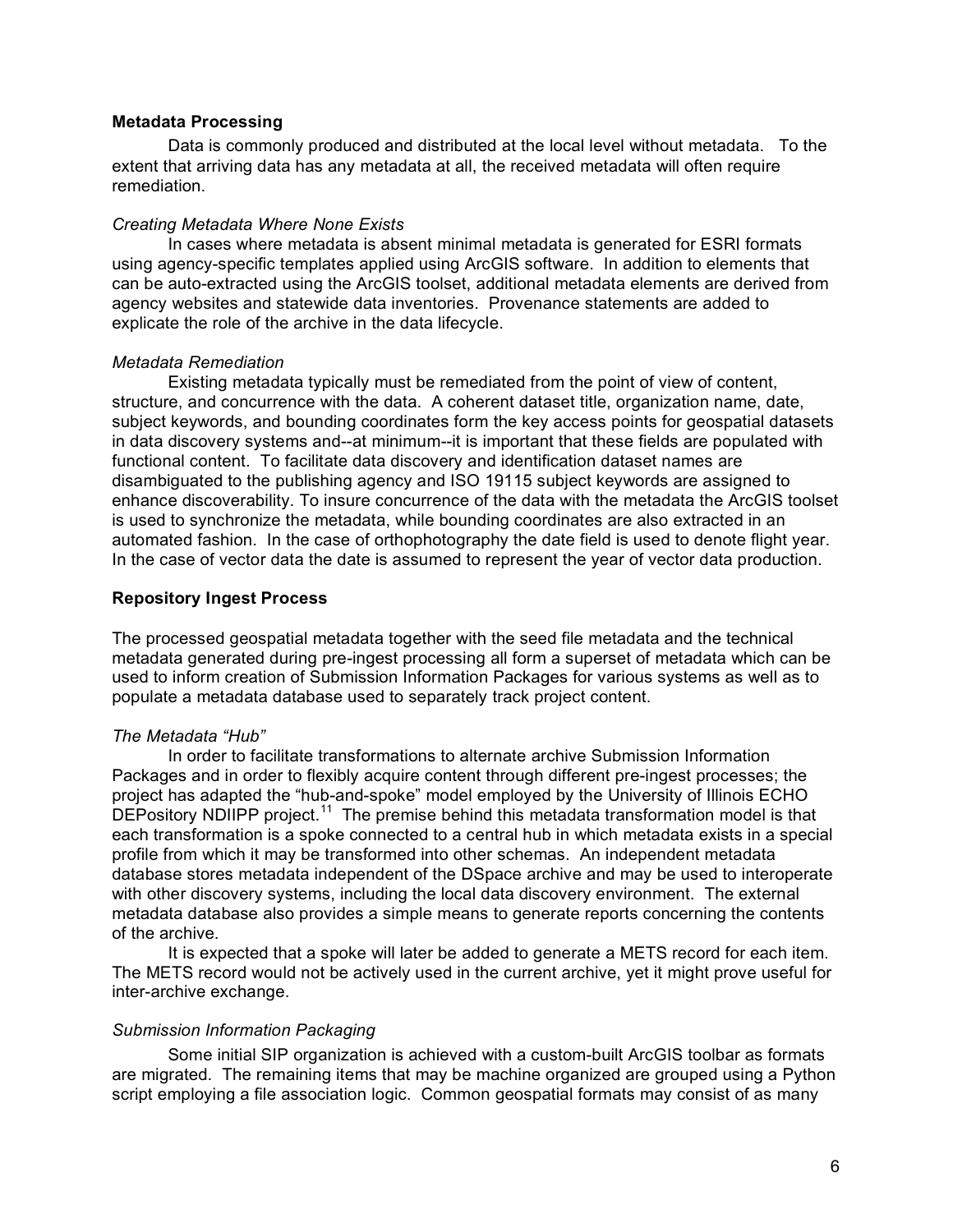as four required files and any number of optional files. Additionally, there may be ancillary files that require manual association to items.

Repository-specific SIP transformations do not occur until item formations have been completed. The hub-and-spoke metadata transformation process currently creates a DSpace Qualified Dublin Core record for each item, however it is anticipated that the hub profile metadata could be used to generate SIP's for other environments. This SIP might also be used as a DIP to create a SIP for other environments.

#### **Geospatial Data Archiving Challenges: Looking Forward**

#### *Web Services and Mapping APIs*

As web services-based systems are increasingly used in decision-making processes, documenting the basis for decisions will become more challenging. The proliferation of web services based on Open Geospatial Consortium (OGC) specifications such as Web Map Service (WMS) and Web Feature Service (WFS) raises the possibility of automated harvesting of content.<sup>12</sup> In the case of WMS, this activity might focus on construction of atlas-like collections of static images. In the case of WFS, the underlying data might be gathered as GML (Geography Markup Language), yet WFS has not been widely deployed, and GML itself poses preservation challenges. The emergence of new mainstream web mapping environments such as Google Maps, Windows Live Local, Yahoo Maps, Google Earth and MSN Virtual Earth is posing new technical and rights challenges to the preservation process, as dynamic map applications and "web mashups" integrate data and services from multiple points or origin. The related emergence of map service caching and tiling schemes is creating some possible opportunities in the area of harvesting static, tiled content from caches in order to feed repository development. Open source community efforts to define a Tile Map Service specification might lead to opportunities to capture temporal context in the web services, mapping API, and decision support system environments.<sup>13</sup> Some of these issues may become subjects of focus in the newly formed OGC Data Preservation Working Group.<sup>14</sup>

### *Place-based Data*

The increasing prominence of place-based—as opposed to spatial—data is creating new challenges and opportunities for archive development and temporal data management. Examples of place-based data include county tax assessors building images, state department of transportation videologs, oblique imagery produced for state and local agencies, and street view imagery such as that once produced by A9.com and now produced for the MSN Virtual Earth environment. While place-based content might once have been considered ancillary to the spatial data, the geographically comprehensive nature of these newer resources makes them central in new mass market applications in the area of mobile computing, Location-Based Services (LBS), and social networking. The lateral views that these images present become particularly valuable in a historical context because these views are more descriptive of place and building function than are the overhead views provided by traditional geospatial imagery such as digital orthophotography.

### *Structural and Three-Dimensional Data*

The convergence of geospatial with three-dimensional and structural information, as evidenced by the emergence of Virtual Earth 3D and Google SketchUp, and by the proliferation of oblique imagery data products, promises to create even more complex challenges in archiving of digital geospatial data. Related specifications development activities associated with PDF/E and within the context of 3D Information Management (3DIM) Working Group in the OGC bear watching.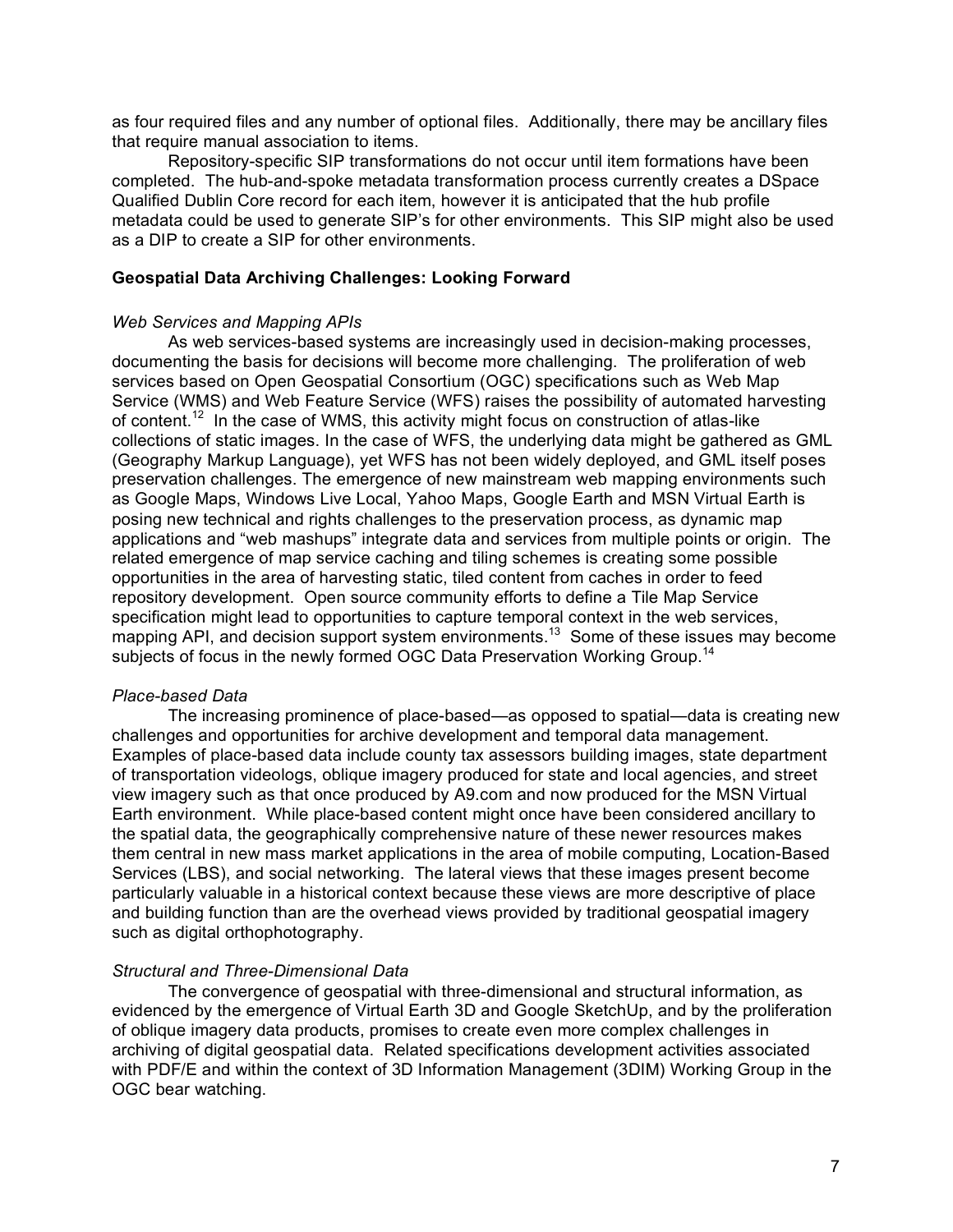## **Conclusion**

Digital geospatial data resources are subject to various elements of exceptional risk owing to their complex and ephemeral nature. The North Carolina Geospatial Data Archiving Project is, in collaboration with the Library of Congress, building a demonstration preservation experience in which the archive being developed is seen not as an end in itself but rather as a catalyst for discussion among the various elements of spatial data infrastructure. That discussion, which includes libraries and archives, is centered not just on preservation processes and best practices but also on roles and responsibilities of the various players in what constitutes spatial data infrastructure. In terms of the technical processes, distilling complex geospatial content into discrete ingest items presents a significant challenge. More direct integration of archives with emergent content exchange networks may help to streamline ingest processes and lower overall archive development costs. As a by-product of the repository ingest effort, NCGDAP will be providing feedback to the geospatial producer community about content quality and metadata quality issues in hopes of improving the consistency of content and metadata acquired and in hopes of building more efficiency into the process of archive development.

# **Acknowledgments**

The work of the North Carolina Geospatial Data Archiving Project is funded by the Library of Congress under the National Digital Information Infrastructure and Preservation Program.

<sup>3</sup> NC OneMap. Available from: http://www.nconemap.net/ [accessed 15 March 2007].

<sup>4</sup> Bleakely, Denise R., "Long-Term Spatial Data Preservation and Archiving: What are the Issues?" Sand Report, SAND 2002-0107. Sandia National Laboratories. (2002). Available from: http://www.prod.sandia.gov/cgi-bin/techlib/accesscontrol.pl/2002/020107.pdf [accessed 15 March 2007].

<sup>5</sup> Zaslavsky, Ilya, "Archiving Spatial Data: Research Issues." San Diego Supercomputer Center Technical Report TR-2001-6. (2001). Available from: http://www.sdsc.edu/TR/TR-2001-06.doc.pdf [accessed 15 March 2007].

 $6$  State of Maine: Standards For Digital Parcel Files, Presented to the Maine Geolibrary Board, by the Digital Parcels Standards Committee January 19, 2005. Available from: http://apollo.ogis.state.me.us/standards/ [accessed 15 March 2007].

 $7$  Federal Geographic Data Committee, Content Standard for Digital Geospatial Metadata (FGDC CSDGM). Available from: http://www.fgdc.gov/metadata [accessed 15 March 2007].

<sup>8</sup> Federal Geographic Data Committee, FGDC/ISO Metadata Standard Harmonization. Available from: http://www.fgdc.gov/metadata/geospatial-metadata-standards [accessed 15 March 2007].

 $1$  North Carolina Geospatial Data Archiving Project (NCGDAP). Available from: http://www.lib.ncsu.edu/ncgdap/ [accessed 15 March 2007].

<sup>&</sup>lt;sup>2</sup> Library of Congress, National Digital Information Infrastructure and Preservation Program (NDIIPP). Available from: http://www.digitalpreservation.gov/ [accessed 15 March 2007].

<sup>&</sup>lt;sup>9</sup> Maine State Archives. Geoarchives, a Collaborative Project between the Maine State Archives and GeoLibrary Board. Available from: http://www.maine.gov/sos/arc/GeoArchives/geoarch.html [accessed 15 March 2007].